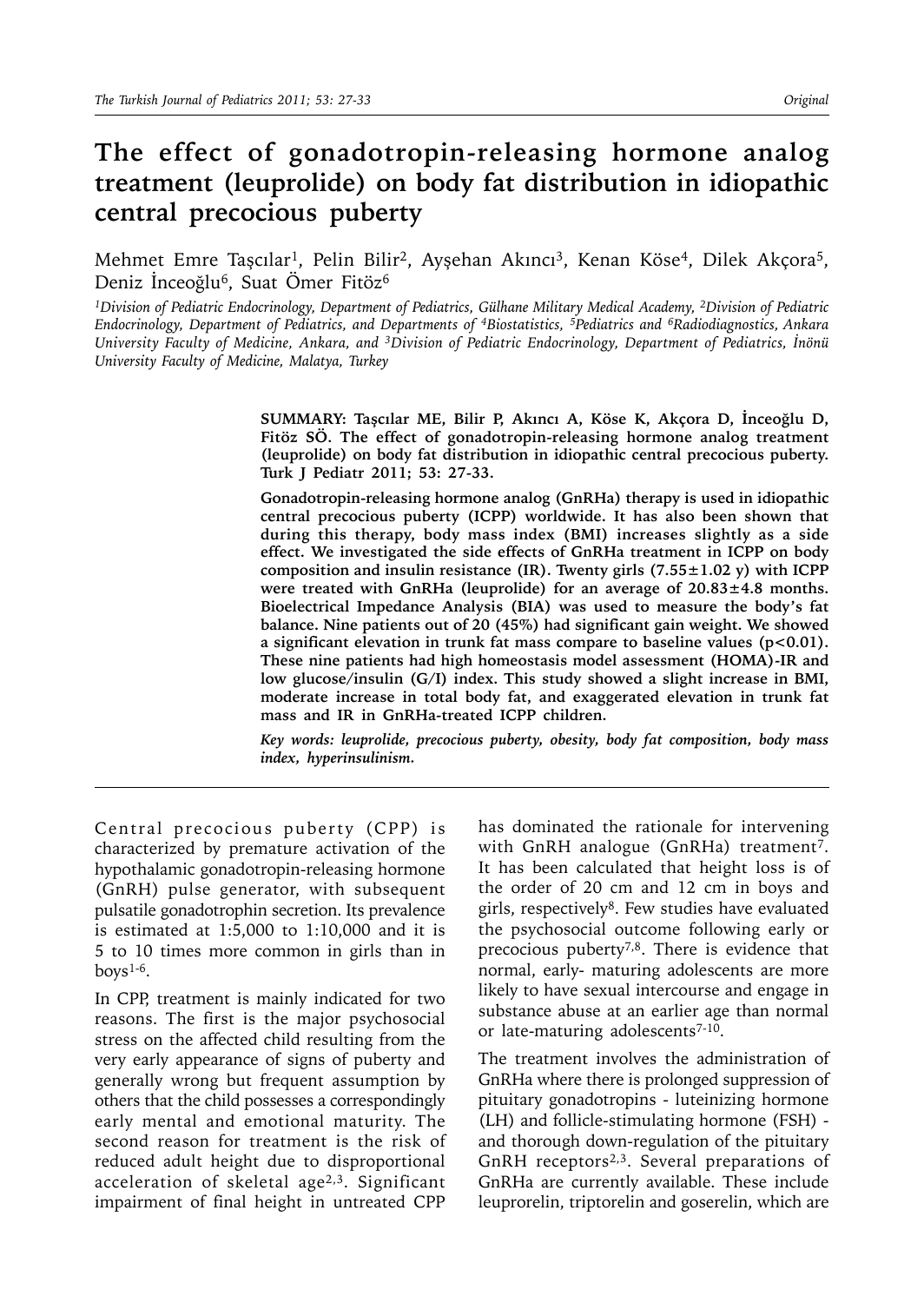|                       | <b>Table 1.</b> Summary of BMI and Fat Distribution of All Cases |                          |        |
|-----------------------|------------------------------------------------------------------|--------------------------|--------|
| Patients<br>(n:20)    | Onset of the GnRHa therapy                                       | At the end of first year |        |
| BMI                   | $16.66 \pm 1.65$                                                 | $18.12 \pm 4.11$         | >0.05  |
| Total body fat $(\%)$ | $22.38 \pm 2.41$                                                 | $29.52 \pm 4.28$         | < 0.05 |
| Trunk body fat (%)    | $15.47 \pm 1.35$                                                 | $22.75 \pm 4.28$         | < 0.01 |
|                       |                                                                  |                          |        |

**Table I.** Summary of BMI and Fat Distribution of All Cases

BMI: body mass index.

each available as monthly and three-monthly depot preparations<sup>11-13</sup>. A 12-month implant (histrelin) is also available<sup>14</sup>. Like with every new therapy, the long-term effects of GnRHa therapy began to be discussed by researchers. Most of them were about catch-up growth and final height of the affected child. There is also some variable evidence about the promotion of weight gain and bone metabolism<sup>15-27</sup>. At this point, it is important to evaluate whether or not this weight gain aggravates the metabolic syndrome (MetS) risk.

Although the close relationship between MetS and obesity is accepted, it is still not clear why not all obese children have MetS. Morbidities associated with obesity are mostly related to the body's fat distribution, but body mass index (BMI), which is a criterion in MetS, does not show the body's fat distribution. Thus, it is important to evaluate the body's fat balance with other techniques. Abdominal perimeter measurements and Bioelectrical Impedance Analysis (BIA) are promising methods that can be used in children to measure the increase in the body's fat balance, which is an indication of high cardiovascular and metabolic risks<sup>28,29</sup>. Although there is variable data about the GnRHa effect on BMI, there is little information about fat distribution and insulin resistance (IR). The aim of this prospective and multicentre study was to investigate longitudinally BMI changes and body fat distribution in a group of girls with idiopathic CPP (ICPP) during the GnRHa therapy. This is the preliminary report of an ongoing study.

## **Material and Methods**

## **Patients**

This prospective ongoing study covers 20 girls  $(7.55 \pm 1.02 \text{ y})$  with ICPP. Based on the main inclusion criteria of the study, ICPP girl

patients with normal BMI were included. The criteria for diagnosis of ICPP (30) were: (a) onset of breast development before 8 years and/or menses before 9 years of age (mean  $7.55 \pm 1.02$  y), (b) pubertal LH response to exogenous GnRH, (c) a ratio of stimulated LH: stimulated FSH of more than 1.0 (31,32), (d) no clinical signs and/or history of organic CPP, and (e) no evidence of hypothalamopituitary lesions on magnetic resonance imaging (MRI). Patients who had regular physical activity were excluded from the study. Girls with a family or personal history of diabetes mellitus, or who presented evidence of thyroid dysfunction, glucose intolerance, or late-onset congenital adrenal hyperplasia, and those receiving any other medication known to affect gonadal function or carbohydrate metabolism were also excluded from the study.

Auxologic and hormonal data were recorded for all patients combined with body fat distribution evaluated with BIA at the beginning and during follow-up. In all cases, bone age and pelvic ultrasonography were obtained. Variations in dietary intake and physical activity level were assessed with validated questionnaires at the beginning of and during the study. A specialist dietician prepared the dietetic list for each case according to their appropriate calorie needs. All kids were cautioned not to eat carbohydraterich food. Informed consent was obtained from parents and assent from the girls.

At treatment onset, all patients had a history of increased growth velocity (GV) and a breast development of Tanner stage 2 or more. In all cases, bone age (BA) was advanced more than one year beyond chronological age (CA), and the average BA:CA ratio was more than 1.

All cases were treated with GnRHa (leuprolide) 3.75 mg intramuscular (IM) every three weeks for an average of  $20.83 \pm 4.8$  months. Clinical examination and auxologic measurements including body fat distribution were performed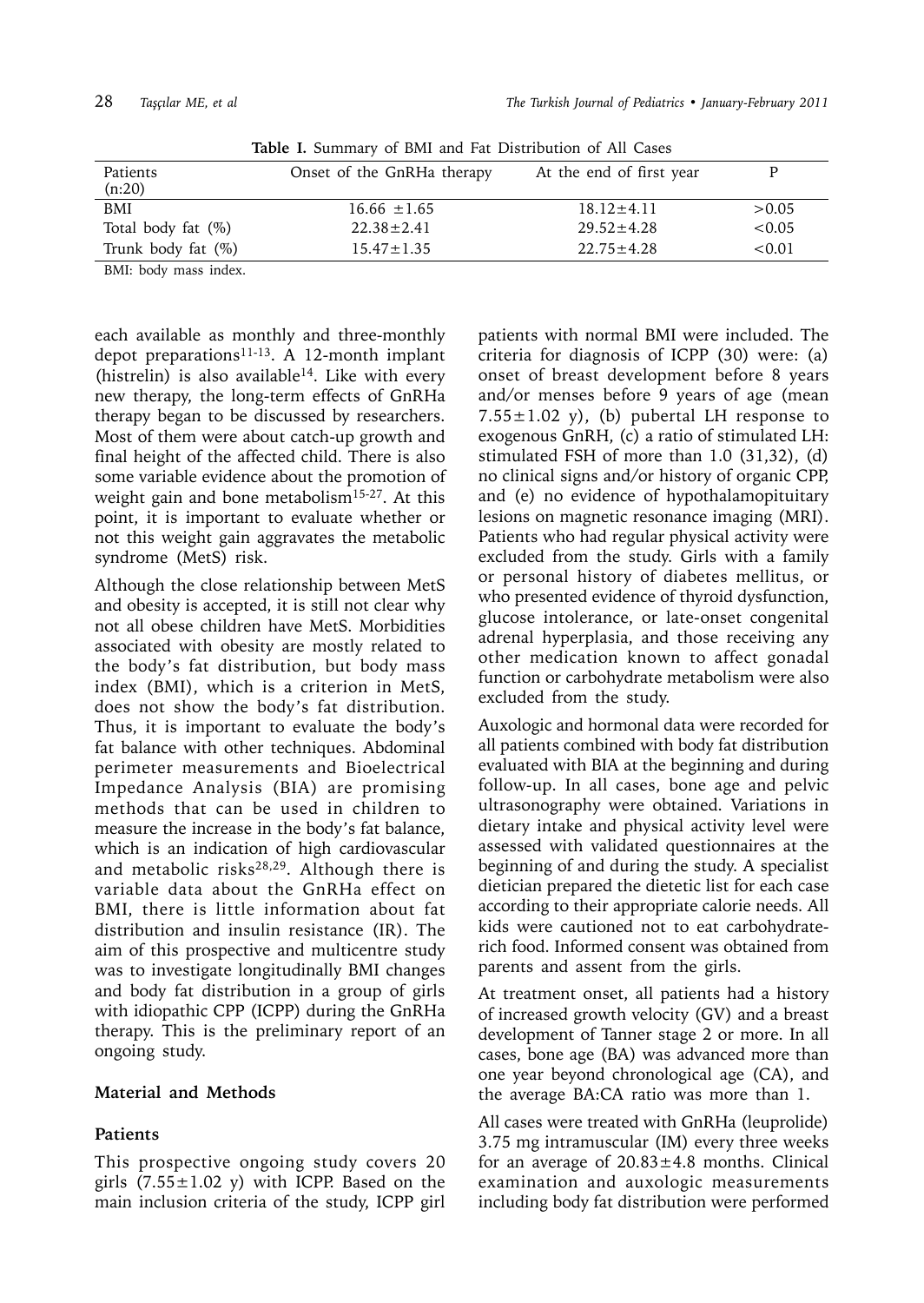|                                                                            |                               |                                                                                                                                                          |                     | Table II. The First Year Glucose Metabolism and Lipid Profile Results of All Cases |                                 |                     |                     |                   |                         |
|----------------------------------------------------------------------------|-------------------------------|----------------------------------------------------------------------------------------------------------------------------------------------------------|---------------------|------------------------------------------------------------------------------------|---------------------------------|---------------------|---------------------|-------------------|-------------------------|
|                                                                            | glucose<br>Fasting<br>(mg/dl) | $(\text{mmol/L})$<br>Fasting<br>insulin                                                                                                                  | Ğ                   | HOMA-IR                                                                            | cholesterol<br>(mg/dl)<br>Total | (mg/dl)             | (mg/dl)<br>VLDL     | (mg/dl)<br>日      | Triglyceride<br>(mg/dl) |
| Patients with<br>weight gain<br>(N:9)                                      | $97.40 \pm$<br>12.20          | $29.22 \pm$<br>7.08                                                                                                                                      | $3.35 \pm 0.65$     | $4.85 \pm 0.95$                                                                    | $156.30 =$<br>12.70             | 42.90 $\pm$<br>9.80 | $21.00 \pm$<br>2.00 | $89.90 +$<br>9.70 | $92.70 =$<br>6.70       |
| Patients<br>without<br>weight gain<br>$\widetilde{\text{R}}$ .<br>$\vdots$ | 83.70 $\pm$<br>13.30          | $6.70 \pm 3.10$                                                                                                                                          | $12.87 \pm$<br>3.89 | $1.37 \pm 0.76$                                                                    | $159.40 =$<br>18.90             | $47.80 =$<br>4.90   | $22.40 =$<br>3.00   | $84.10 \pm 70$    | $98.40 =$<br>5.10       |
|                                                                            |                               | G/I: Glucose/insulin index. HOMA-IR: Homeostasis model assessment-insulin resistance. HDL: High-density lipoprotein. VLDL: Very low-density lipoprotein. |                     |                                                                                    |                                 |                     |                     |                   |                         |

*Volume 53 • Number 1 Effect of GnRH Analog Treatment on Body Fat Distribution* 29

every three months (Tanita Body Composition Model No: BC-480); assessment of serum LH, FSH and estrogen levels was done during the follow-up. Blood samples for hormonal evaluation (LH, FSH) were analyzed with immunochemiluminometric assay (ICMA). BMI was calculated as weight (kg) divided by height square  $(m^2)$ . BMI higher than 95th percentile was defined as obesity and higher than 85th percentile was defined as overweight. Turkish standards for BMI percentile values were used (33). Fasting blood glucose and fasting insulin levels were obtained from the patients at every follow-up. Glucose/insulin ratio (G/I) [glucose (mg/dl)/insulin (mmol/L)] and homeostasis model assessment (HOMA)-IR [glucose (mmol/ L) X insulin (mmol/L)/22.5] were calculated for patients, and 7 was determined as a cut-off value for G/I and 3.16 for HOMA-IR<sup>34-36</sup>.

### **Statistics**

Statistical analyses were performed with SPSS 11.5 (SPSS, Inc., Chicago, IL) at Ankara University Medical Faculty, Department of Biostatistics. The differences between the obese and normal cases were evaluated by Student's t test. The differences between results at the onset and at the end of the first year [BMI (adjusted for age), total body fat (%), trunk body fat (%)] were analyzed by paired t test. The level of statistical significance was set at  $p < 0.05$ .

### **Results**

LDL: Low-density lipoprotein.

LDL: Low-density lipoprotein

The main results of the study are summarized in Tables I and II. None of our patients was overweight or obese at the beginning of the therapy. Nine patients out of 20 (45%) had significant weight gain compared to the others. The elevation in BMI values in these nine patients was significantly high compared to values at the onset of the therapy (Fig. 1). The maximum weight gain was seen at the third and sixth months of therapy, but nine patients showed slight increase in their BMI values. Although these patients became overweight and slightly obese, there were no significant differences in this BMI elevation, but they did have an elevation in BMI percentile.

Total body fat percentage was elevated in those nine patients compared to at the beginning of therapy (Fig. 2). However, it was interesting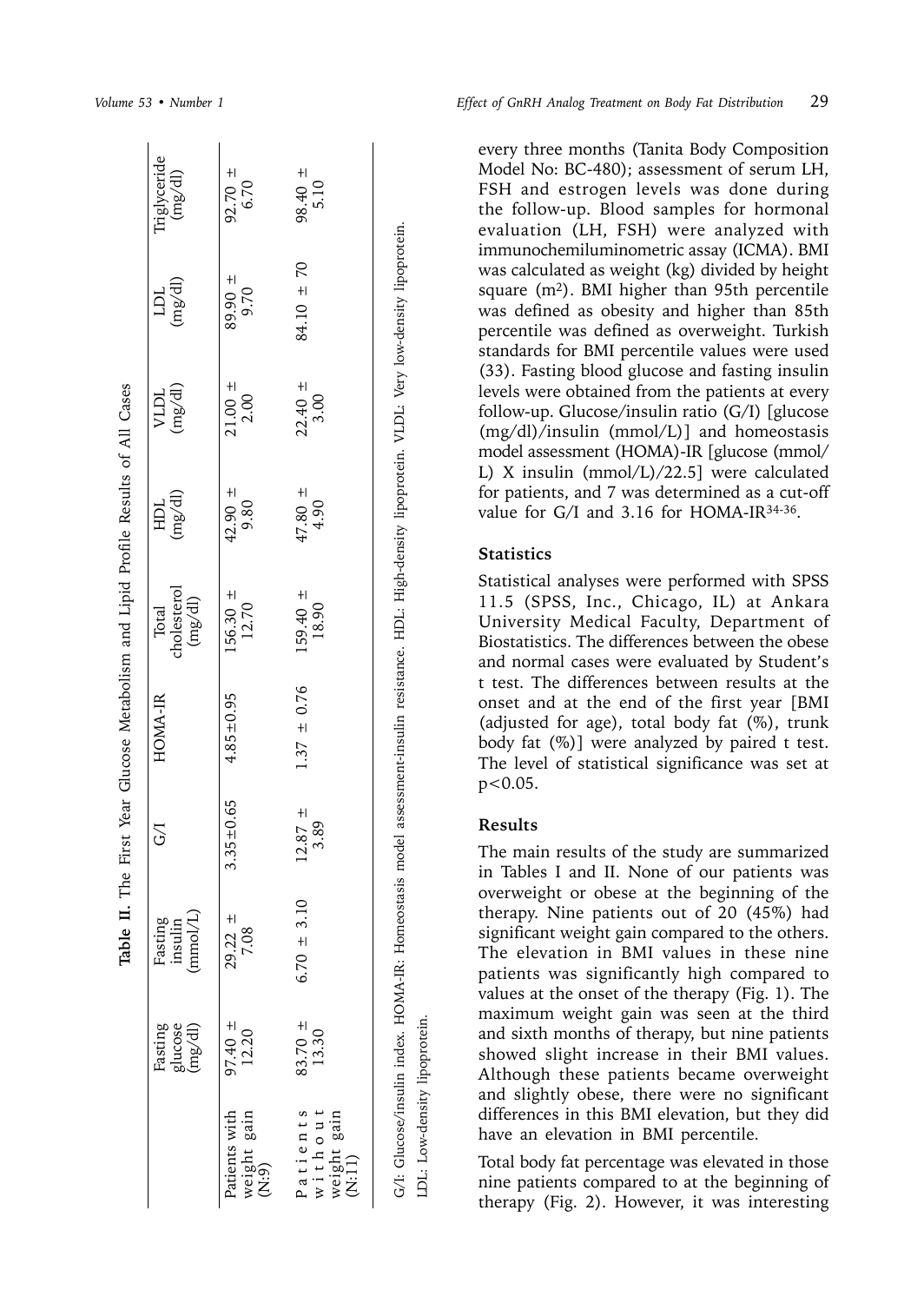

resistance are given patient by patient. There was a slight elevation in BMI values compared to the beginning but the difference was not significant  $(p>0.05)$ .

to see a significant fat percentage elevation at the trunk in those nine patients  $(p<0.01)$ (Fig. 3). It was also correlated with the high HOMA-IR and low G/I index that resembles IR (Fig. 4).

### **Discussion**

The aims of this prospective study were to evaluate whether obesity occurs at a high rate in ICPP during the treatment with GnRHa, and if so, do these kids carry MetS risk or IR? Variable reports were found in the literature about BMI in this group of patients<sup>6,9-11,17,20</sup>. In 2004, Arrigo et al.<sup>22</sup> published a large series of patients with CPP who showed a decrease in BMI during therapy with GnRHa. In this published data, 23.8% of the girls were obese before they started drug administration. They showed a significant decrease in both average



**Fig. 2.** Total body fat value of 9 patients with insulin resistance: total body fat (%) values of these 9 patients compared to the end of one year results are shown patient by patient. Total body fat values (%) were significantly elevated compared to the beginning  $(p<0.05)$ .

BMI-SDS and obesity prevalence during the treatment period and a further decrease after withdrawal of the therapy in their study group. Their patients were obese at the beginning of their study compare to ours, and the authors did not mention the diet or exercise habit of these cases. Heger et al. $6$  reported that obesity in CPP does not seem to be either caused or aggravated during the treatment. Although some individuals may experience significant increases and decreases during the course of therapy, Palmert et al.27 found that BMI did not change significantly during therapy. Van der Sluis et al.15 published that although there was an initial aggravation of adiposity, which follows GnRHa therapy onset, no prolonged negative effects were detectable. Pasquino et al.11 published that there was an increase in BMI values during and after the treatment, but it was not significant, like our results. The differences between all these studies can be explained by individual differences and different drug administration. Recently, Carel et al.20 published the consensus statement on the use of GnRH in children. That conference did not endorse commonly voiced concerns regarding the use of GnRHa, such as promotion of weight gain. Our outcome data showed parallelism with the literature by showing a slightly higher BMI but not significant values<sup>6,11</sup>. Even though our study group was small in comparison with other studies, this is an ongoing study and it is the preliminary report of our results. The advantage of this study is that with the programmed diet and exercise habit, our group seems more homogeneous. During therapy with GnRHa, we assumed that these patients had a kind of harmless transient pseudomenopause. Pescovitz et al.<sup>37</sup> described other side effects such as headache, hot flashes and nausea during GnRHa therapy. They also used the terminology of menopause while explaining these side effects. Cardiovascular disease risk rises sharply with menopause, likely due to the coincident increase in IR and related atherogenic changes that together comprise the metabolic or IR syndrome, a cluster of metabolic and hemodynamic abnormalities strongly implicated in the pathogenesis and progression of cardiovascular disease38. In our study group, the kids who had weight gain showed IR (45%). Not all women gain weight in the menopausal period but some do,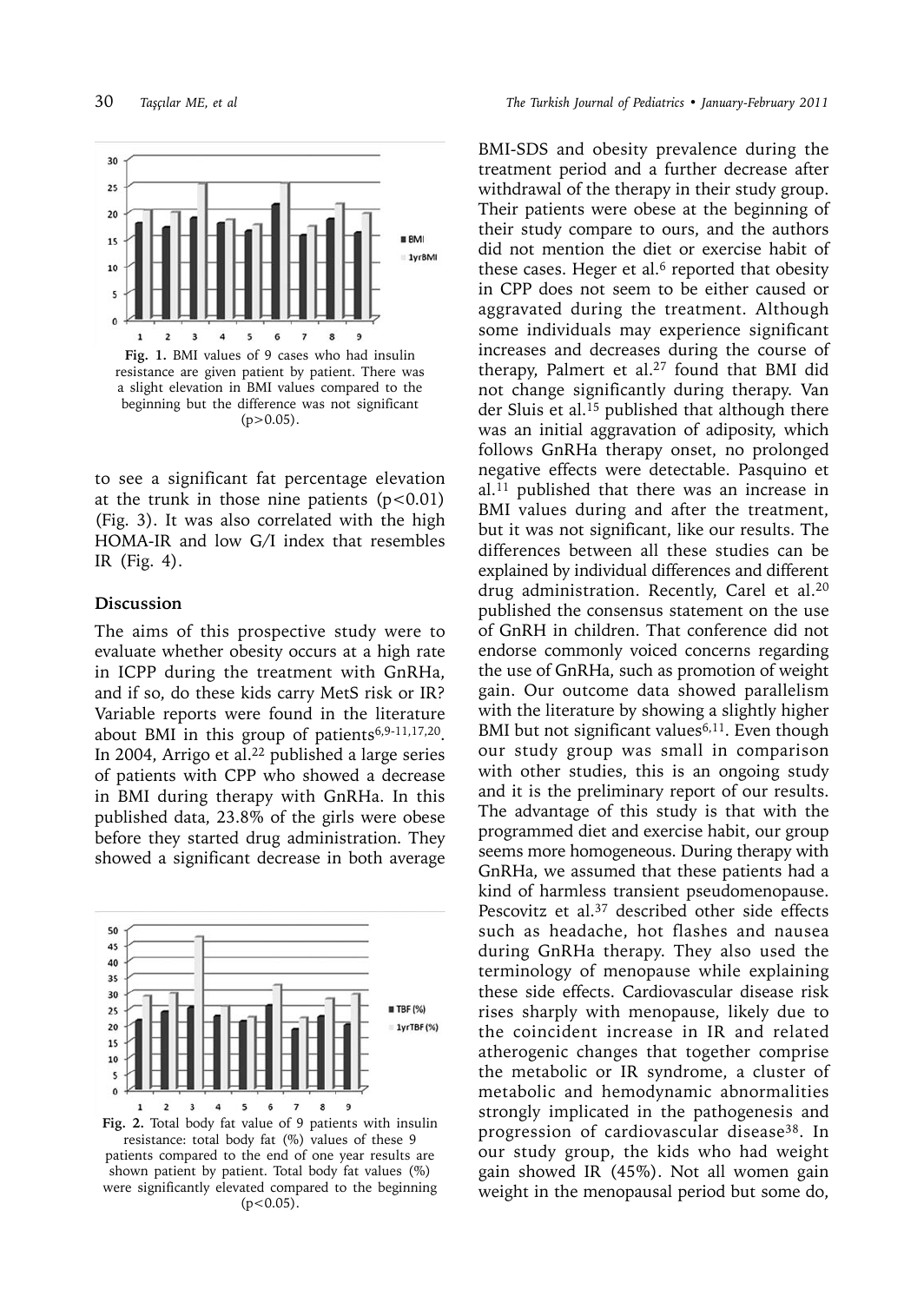



as did these kids. Although it is a subjective observation, there was an increase in these kids' appetite. It is hard to determine which mechanism triggered the appetite in our study group. More studies, which are focused on the mechanisms of appetite, need to be done in this area. Since the 1970's, medroxyprogesterone acetate has been used in the management of ICPP, and an increased weight gain in patients was reported, as in our study<sup>39,40</sup>. From this point of view, it can be suggested that this is not a drug side effect, but probably the result of the pause of pubertal development that mimics menopause. There can also be other unknown mechanisms affecting weight gain in those kids. Because this study is ongoing, we also cannot say what will happen after the cessation of therapy. We suggest that larger studies would be more helpful to evaluate this point. The most important data that we want to highlight is the IR results of the cases. To assess body fat composition by BIA is a promising and harmless method compared to other methods, which contain the risk of radiation and are hard to use28,29. We suggest that using Tanita BC 480 will be helpful in regular longitudinal



follow-up during the therapy with GnRHa. Metformin appears to have a direct effect on ovarian steroidogenesis, specifically to reduce both androgen and estradiol production and as a therapeutic agent in IR cases<sup>41</sup>. New approaches in ICPP therapy may need to include the discussion of the combination of GnRHa therapy with metformin in those patients with an elevation in trunk fat percentage. We also cannot predict what will happen after the recess of GnRHa therapy. Will this IR continue in those patients or will it resolve; at this point, it is hard to say with certainty. We suggest that our later results will be informative, but other future investigations with larger numbers might need to be done in this area.

In conclusion, this preliminary report of our study showed a slight increase in BMI and moderate increase in total body fat percentage. It was interesting to find an exaggerated elevation in trunk fat mass and IR in these patients. We suggest that further investigations need to be done in this area; combination of metformin therapy will be helpful in avoiding this complication.

#### **REFERENCES**

- 1. Mul D, Hughes IA. The use of GnRH agonists in precocious puberty. Eur J Endocrinol 2008; 159 (Suppl): S3-8.
- 2. Brämswig J, Dübbers A. Disorders of pubertal development. Dtsch Arztebl Int 2009; 106: 295–303.
- 3. Prete G, Couto-Silva AC, Trivin C, Brauner R. Idiopathic central precocious puberty in girls: presentation factors. BMC Pediatr 2008; 4: 8-27.
- 4. Carel JC, Leger J. Clinical practice. Precocious puberty. N Engl J Med 2008; 358: 2366–2377.
- 5. Kaplowitz P. Clinical characteristics of 104 children referred for evaluation of precocious puberty. J Clin Endocrinol Metab 2004; 89: 3644–3650.
- 6. Heger S, Partsch CJ, Sippell WG. Long-term outcome after depot gonadotropin-releasing hormone agonist treatment of central precocious puberty: final height, body proportions, body composition, bone mineral density, and reproductive function. J Clin Endocrinol Metab 1999; 84: 4583–4590.
- 7. Sigurjonsdottir TJ, Hayles AB. Precocious puberty. A report of 96 cases. Am J Dis Child 1968; 115: 309–321.
- 8. Carel JC, Lahlou N, Roger M, Chaussain JL. Precocious puberty and statural growth. Hum Reprod Update 2004; 10: 135–147.
- 9. Johansson T, Ritzen EM. Very long-term follow-up of girls with early and late menarche. Endocr Dev 2005; 8: 126–136.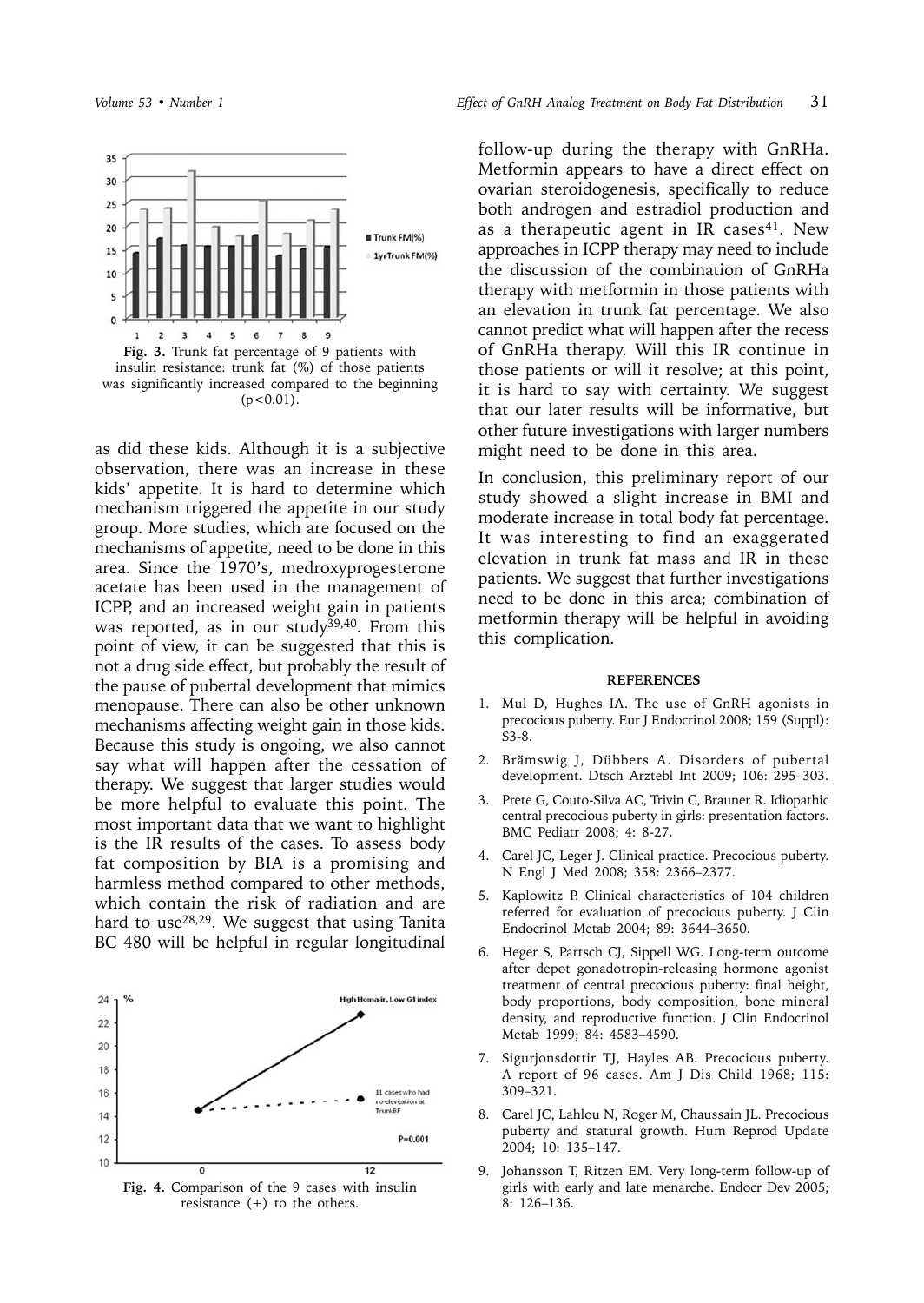- 
- 10. Tremblay L, Frigon JY. Precocious puberty in adolescent girls: a biomarker of later psychosocial adjustment problems. Child Psychiatry Hum Dev 2005; 36: 73–94.
- 11. Pasquino AM, Pucarelli I, Accardo F, Demiraj V, Segni M, Di Nardo R. Long-term observation of 87 girls with idiopathic central precocious puberty treated with gonadotropin-releasing hormone analogs: impact on adult height, body mass index, bone mineral content, and reproductive function. J Clin Endocrinol Metab 2008; 93: 190–195.
- 12. Bertelloni S, Mul D. Treatment of central precocious puberty by GnRH analogs: long-term outcome in men. Asian J Androl 2008; 10: 525–534.
- 13. Carel JC, Blumberg J, Seymour C, Adamsbaum C, Lahlou N for the Triptorelin 3-month CPP Study Group. Three-month sustained-release Triptorelin (11.25 mg) in the treatment of central precocious puberty. Eur J Endocrinol 2006; 154: 119–124.
- 14. Eugster EA, Clarke W, Kletter GB, et al. Efficacy and safety of histrelin subdermal implant in children with central precocious puberty: a multicenter trial. J Clin Endocrinol Metab 2007; 92: 1697–1704.
- 15. van der Sluis IM, Boot AM, Krenning EP, Drop SL, de Muinck KS. Longitudinal follow-up of bone density and body composition in children with precocious or early puberty before, during and after cessation of GnRH agonist therapy. J Clin Endocrinol Metab 2002; 87: 506–512.
- 16. Partsch JC, Heger S, Sippell WG. Management and outcome of central precocious puberty. Clin Endocrinol 2002; 56: 129–148.
- 17. Magiakou MA, Manousaki D, Papadaki M, et al. The efficacy and safety of gonadotropin-releasing hormone analog treatment in childhood and adolescence: a single center, long-term follow-up study. J Clin Endocrinol Metab 2010; 95: 109-117.
- 18. Tung YC, Lee JS, Tsai WY, Hsiao PH. The effects of gonadotropin releasing hormone analogue therapy on girls with gonadotropin-dependent precocious puberty. J Formos Med Assoc 2007; 106: 826-831.
- 19. Głab E, Barg E, Wikiera B, Grabowski M, Noczyńska A. Influence of GnRH analog therapy on body mass in central precocious puberty. Pediatr Endocrinol Diabetes Metab 2009; 15: 7-11.
- 20. Carel JC, Eugster EA, Rogol A, et al. Consensus statement on the use of gonadotropin-releasing hormone analogs in children. Pediatrics 2009; 123: e752-762.
- 21 Chiocca E, Dati E, Baroncelli GI, et al. Body mass index and body composition in adolescents treated with gonadotropin-releasing hormone analogue triptorelin depot for central precocious puberty: data at near final height. Neuroendocrinology 2009; 89: 441-447.
- 22. Arrigo T, De Luca F, Antoniazzi F, et al. Reduction of baseline body mass index under gonadotropinsuppressive therapy in girls with idiopathic precocious puberty. Eur J Endocrinol 2004; 150: 533-537.
- 23. Oostdijk W, Rikken B, Screuder S, et al. Final height in central precocious puberty after long term treatment with a slow release GnRH agonist. Arch Dis Child 1996; 75: 292–297.

32 *Taşçılar ME, et al The Turkish Journal of Pediatrics • January-February 2011*

- 24. Paul D, Conte FA, Grumbach MM, Kaplan SL. Long term effect of gonadotropin-releasing hormone agonist therapy on final and near-final height in 26 children with true precocious puberty treated at a median age of less than 5 years. J Clin Endocrinol Metabol 1995; 80: 546–551.
- 25. Boot AM, de Muinck KS, Pols HA, Krenning EP, Drop SL. Bone mineral density and body composition before and during treatment with gonadotropin-releasing hormone agonist in children with central precocious puberty and early puberty. J Clin Endocrinol Metab 1998; 83: 370–373.
- 26. Feuillan PP, Jones JV, Barnes K, Oerter KK, Cutler GB. Reproductive axis after discontinuation of gonadotropin-releasing hormone analog treatment of girls with precocious puberty: long term follow-up comparing girls with hypothalamic hamartoma to those with idiopathic precocious puberty. J Clin Endocrinol Metabol 1999; 84: 44–49.
- 27. Palmert MR, Mansfield MJ, Crowley WF, Crigler JF, Crawford JD, Boepple PA. Is obesity an outcome of gonadotropin-releasing hormone agonist administration? Analysis of growth and body composition in 110 patients with central precocious puberty. J Clin Endocrinol Metab 1999; 84: 4480– 4488.
- 28. Rodríguez PN, Bermúdez EF, Rodríguez GS, et al. Body composition by simple anthropometry, bioimpedance and DXA in preschool children: interrelationships among methods. Arch Argent Pediatr 2008; 106: 102- 109.
- 29. Haroun D, Croker H, Viner RM, et al. Validation of BIA in obese children and adolescents and re-evaluation in a longitudinal study. Obesity 2009; 17: 2245-2250.
- 30. Pescovitz OH, Eugster AE. Pediatric Endocrinology. Philadelphia: Lippincott Williams & Wilkins; 2004: 316-333.
- 31. Partsch CJ, Hümmelink R, Lorenzen F, Sippell WG. The significance and characteristics of the LHRH test in diagnosing precocious puberty development in girls: the stimulated LH/FSH quotient differentiates between central precocious puberty and premature thelarche. Monatsschr Kinderheilkd 1989; 137: 284-288.
- 32. Pescovitz OH, Hench KD, Barnes KM, Loriaux DL, Cutler GB. Premature menarche and central precocious puberty: the relationship between clinical presentation and the gonadotropin response to luteinizing-hormone releasing hormone. J Clin Endocrinol Metabol 1988; 67: 474–479.
- 33. Bundak R, Furman A, Günöz H, Darendeliler F, Baş F, Neyzi O. Body mass index references for Turkish children. Acta Paediatr 2006; 95: 194-198.
- 34. Keskin M, Kurtoglu S, Kendirci M, Atabek ME, Yazici C. Homeostasis model assessment is more reliable than the fasting glucose/insulin ratio and quantitative insulin sensitivity check index for assessing insulin resistance among obese children and adolescents. Pediatrics 2005; 115: 500-503.
- 35. Suleymanoglu S, Tascilar E, Pirgon O, Tapan S, Meral C, Abaci A. Vaspin and its correlation with insulin sensitivity indices in obese children. Diabetes Res Clin Pract 2009; 84: 325-328.